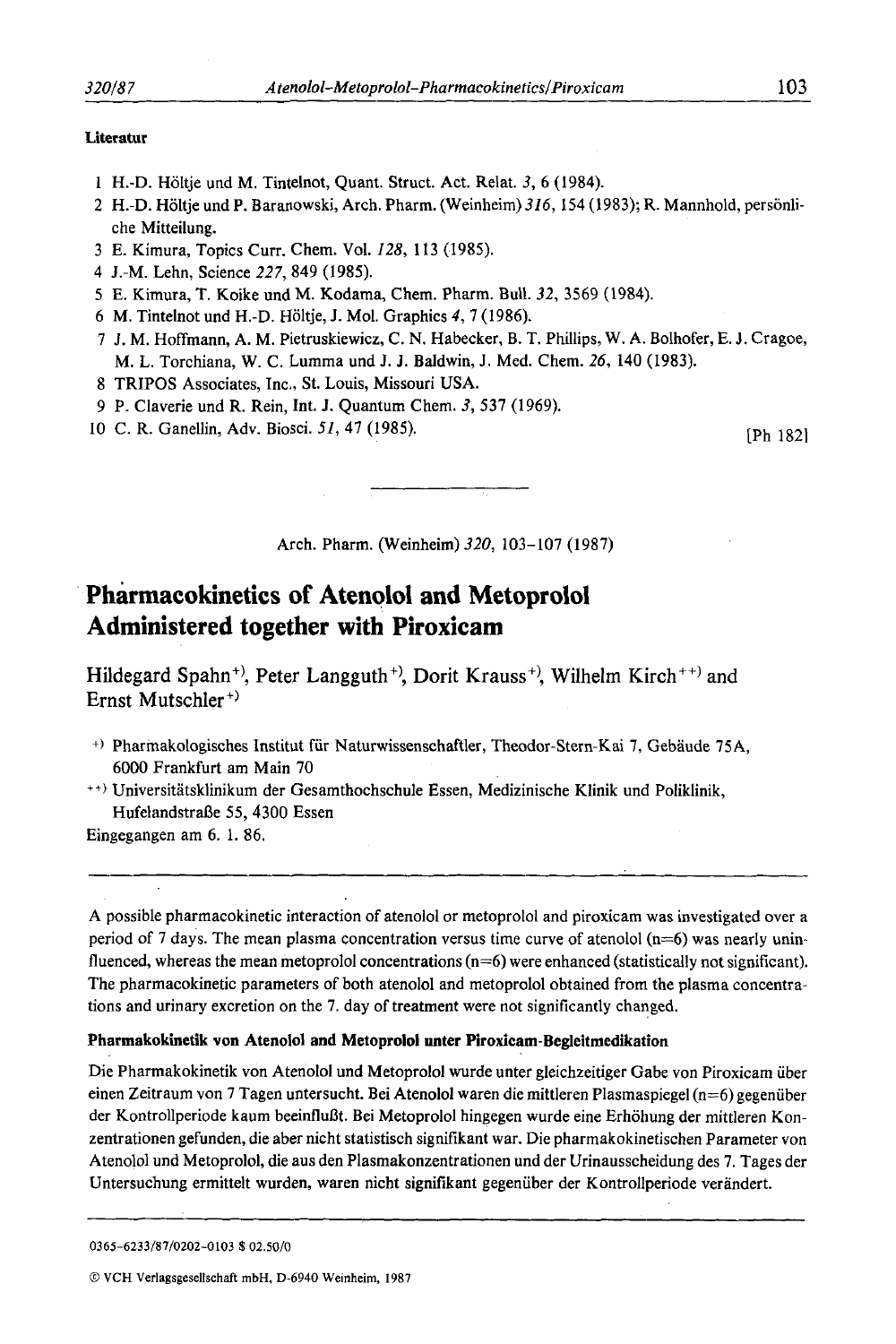P-Receptor-antagonists interact with many drugs when given simultaneously. These interactions may either be due to pharmacokinetic or to pharmacodynamic mechanisms. Pharmacokinetic interactions may often result from changes in the oxidative drug metabolism<sup>1), 2), 3)</sup>. In this study a possible kinetic interaction of two  $\beta$ -receptor antagonists, the lipophilic and extensively metabolised metoprolol and the hydrophilic, non-metabolised atenolol, with piroxicam was investigated in healthy volunteers ( $n=6$ ) for each P-antagonist, **7** days of treatment). Piroxicam is a widely used nonsteroidal antirheumatic drug.

With atenolol the mean concentrations are not influenced by the additional medication (fig. l). This does not hold for metoprolol, where the means are higher, when the drug is administered together with piroxicam (fig. **2).** 

However, regarding the single volunteers, no uniform tendency can be observed, i. e. the concentrations are mostly higher, but also sometimes lower than in the control period. None of the pharmacokinetic parameters (tab. **l)** of metoprolol obtained at day 7 is significantly changed by piroxicam. The C<sub>max</sub>- and t<sub>max</sub>- and the AUC-values are slightly higher than in the control period, whereas the terminal half-life is rather reduced.



Figures 1 and 2: Mean plasma concentrations of *6* healthy volunteers during **7** days of treatment with atenolol (Fig. 1) or metoprolol (Fig. **2)** with and without piroxicam (straight line: control period; broken line: piroxicam period).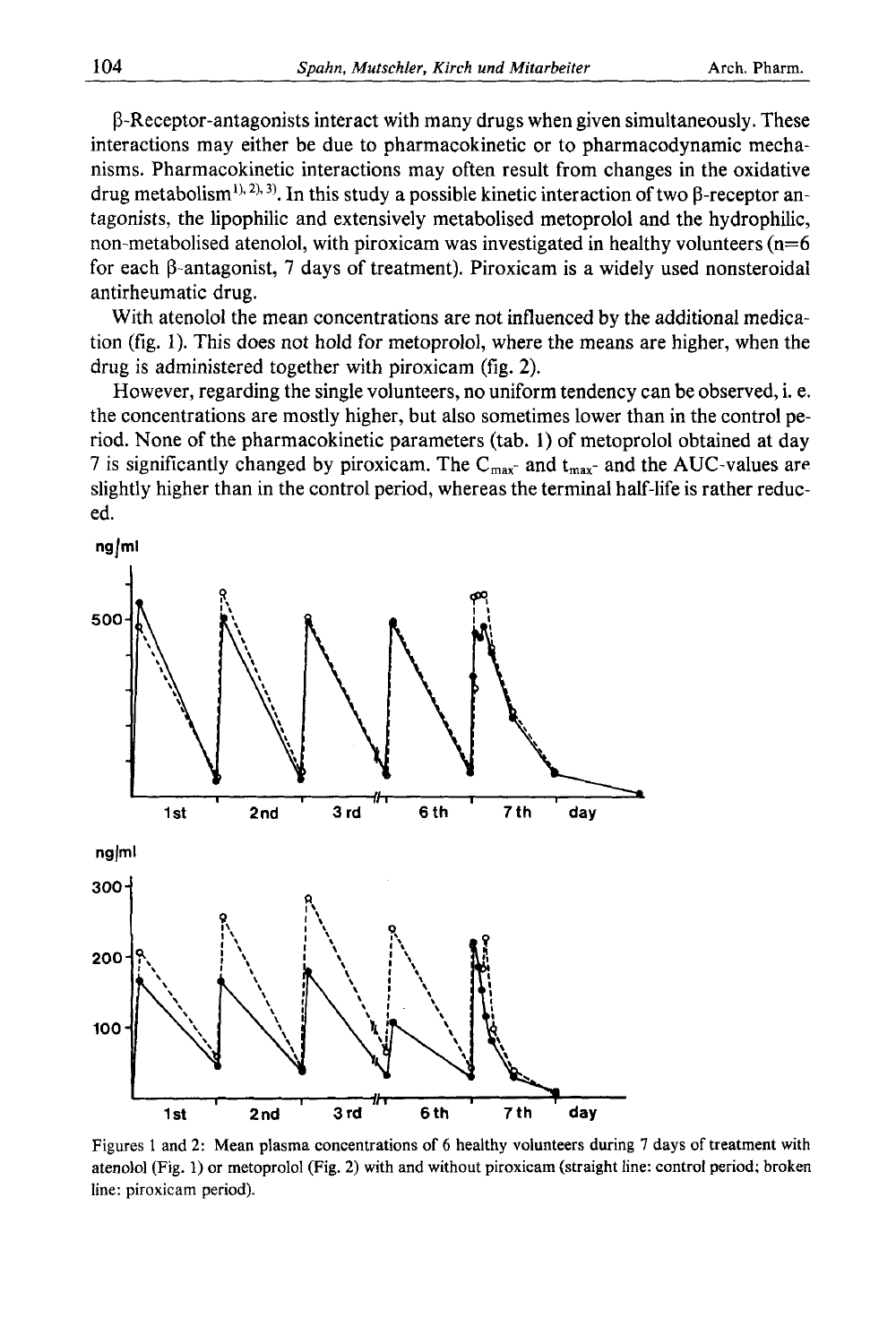| a) Atenolol                      | Control           | Piroxicam         |
|----------------------------------|-------------------|-------------------|
| $C_{\text{max}}$ (ng/ml)         | $679.2 \pm 73$    | $553.8 \pm 138$   |
| $t_{\text{max}}$ (h)             | $2.8 \pm 0.8$     | $3.4 \pm 0.8$     |
| $t_{1/2}$ (h)                    | $7.1 \pm 3.3$     | $7.0 \pm 1.5$     |
| AUC $(ng \cdot ml^{-1} \cdot h)$ | $6594.0 \pm 790$  | $6204.2 \pm 1780$ |
| $CL_R$ (ml/min)                  | $116.3 \pm 24$    | $96.9 \pm 34$     |
| b) Metoprolol                    | Control           | Piroxicam         |
| $C_{\text{max}}$ (ng/ml)         | $229.4 \pm 158$   | $334.0 \pm 242$   |
| $t_{\text{max}}$ (h)             | $1.2 \pm 0.4$     | $1.8 \pm 1.2$     |
| $t_{1/2}$ (h)                    | $4.6 \pm 2.3$     | $3.8 \pm 1.2$     |
| AUC $(ng \cdot ml^{-1} \cdot h)$ | $1344.0 \pm 1433$ | $1652.5 \pm 1690$ |
| $CL_R$ (ml/min)                  | $81.2 \pm 40^{1}$ | $79.3 \pm 31^{2}$ |

**Table 1: Pharmacokinetic parameters**  $(\bar{x} \pm SD)$  **of atenolol (a) and me**toprolol (b) in the control period and administered together with piroxicam

1) Urinary excretion data of only 3 volunteers were available  $(n = 3)$ .

2)  $n = 5$ 

In the case of atenolol the  $C_{\text{max}}$ -value and the mean amount that is excreted unchanged with the urine *are* lower (n. **s.),** if the drug is administered together with piroxicam, but there are no changes in any of the other kinetic parameters.

Piroxicam was detected in all analysed plasma samples except during the control period. From the individual plasma concentration time curves of the whole treatment period (fig. **3),** it can be deduced that the piroxicam steady state concentrations were nearly reached on the day, when the pharmacokinetic parameters of the  $\beta$ -adrenoceptor antagonist were determined. This can be concluded, because the concentrations in most cases - did no longer increase from day *6* to day **7.** 

Our investigations lead to the conclusion that there is no pharmacokinetic interaction between atenolol and piroxicam. **As** for metoprolol an increase in the mean concentrations could be observed, a kinetic interaction cannot be completely excluded, al-



Figure **3:** Mean piroxicam **plasma** concentrations (n=6) in the atenolol and the metoprolol group during 7 days of treatment (straight line: metoprolol; **broken** line: atenolol)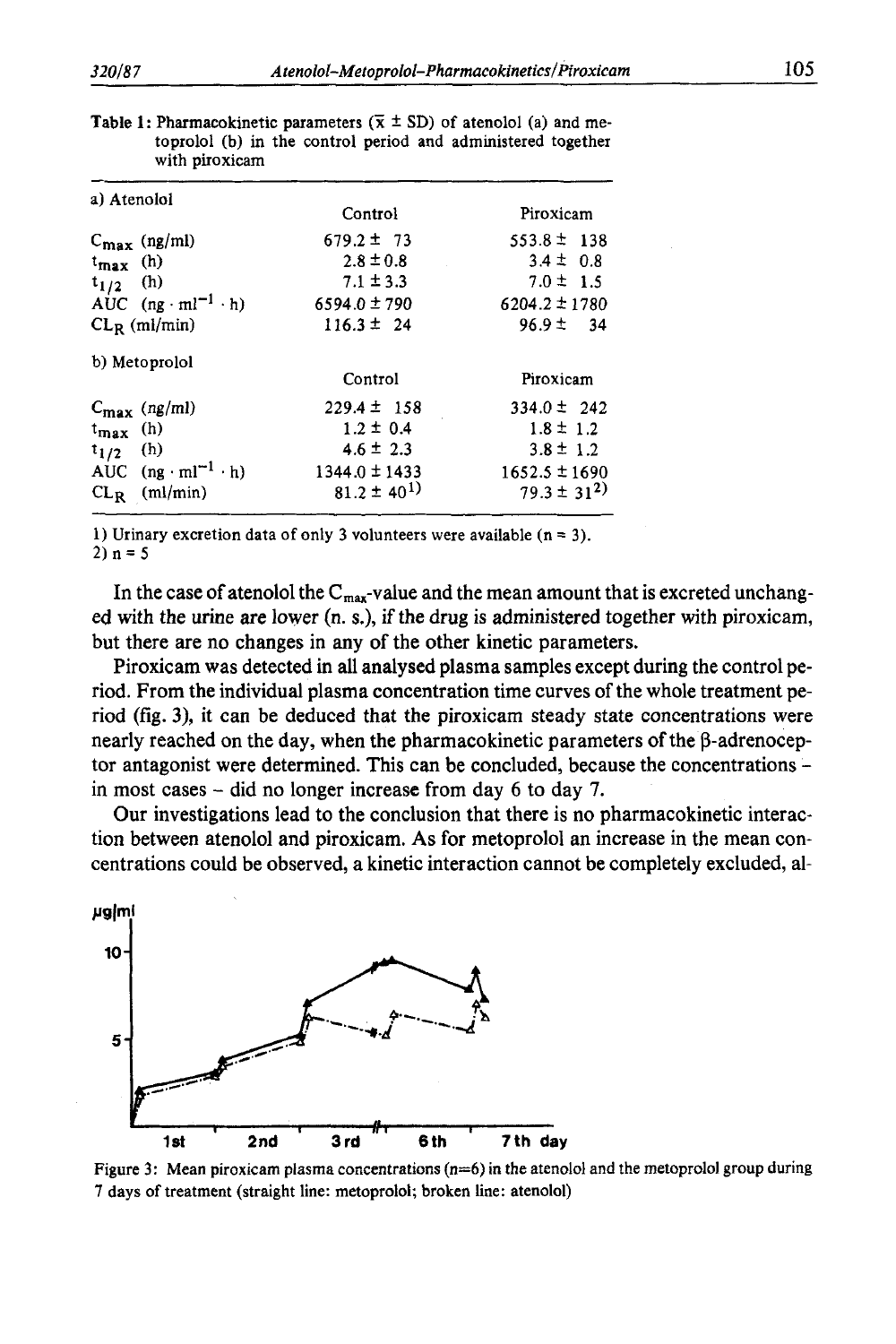though the differences in the pharmacokinetic parameters are not statistically significant. Renal function does not seem to be influenced by piroxicam, as there were no changes in the atenolol half-lives, which are known to be correlated with changes of the GFR<sup>4)</sup>. The still possible interaction of metoprolol and piroxicam is - at least from pharmacokinetic considerations - not so strong to give rise to clinical consequences. However, a pharmacodynamic interaction remains to be investigated for both compounds in hypertensive patients, as the antihypertensive effect of  $\beta$ -receptor antagonists might be reduced by nonsteroidal antiinflammatory drugs<sup>5, 6</sup>, an interaction which is probably common to all of the  $\beta$ -adrenoceptor antagonists, but does not occur with all of the nonsteroidal antiinflammatory drugs<sup>7</sup>.

### *Acknowledgements*

The authors thank Mrs. G. Hahn for technical assistance.

# **Experimental Part**

*Subjects andprocedure:* 12 young healthy volunteers (20-35 years, nonsmokers) took part in the investigation. An intraindividual comparison was performed. 6 of the volunteers were administered 100 mg of atenolol (Tenormin<sup>R</sup>) once daily over a period of 7 days. The remaining 6 volunteers received metoprolol 100 mg (LopresorR) twice daily over **7** days. After a therapy-free interval of 2 days, 20 mg of piroxicam (FeldenR), were given twice daily together with the P-antagonist for **7** days. After the morning dose on day  $7$  the elimination kinetics of the  $\beta$ -receptor antagonists were studied.

*Blood sampling times:* on the lst, 2nd, 3rd and 6th day of each of the treatment periods: before and **2** hours after the morning dose, on the 7th and 8th day: before, **I,** 2,3,4,6, 12,24, and 48 hours after the last administration (day 7).

Blood (heparin-treated) was centrifuged immediately, and the plasma was stored frozen  $(-20^{\circ}C)$  until analysis. Urine was collected **up** to 24 hours after the morning dose on day 7.

## **Assay methods**

*Reference compounds:* atenolol (ICI Pharmaceuticals, Plankstadt), metoprolol tartrate (Astra Chemicals, Wedel/Holstein), piroxicam pure substance and metabolites (Pfizer, Karlsruhe).

*Chemicals and instruments:* solvents and TLC plates (E. Merck, Darmstadt), EDTN (l-ethoxy-4-(2.4 **dichloro-1.3.5-triaziny1)naphthalene)** (BDH Chemicals Ltd., Poole, England); Linomat 111 (Camag, Muttenz, Switzerland), chromatogram spectrophotometer KM 3 (Zeiss, Oberkochen).

## *Quantitative determinations in plasma and urine samples:*

Atenolol and metopolol were determined by quantitative thin-layer chromatography (TLC)<sup>8), 9)</sup>. Modification for metoprolol: A solution of EDTN in ethylacetate was added to the residue. 20 ml of this solution were applied on TLC plates (20 **x** 20 cm, silica gel 60, without fluorescent indicator, *5* mm-strip). The chromatograms were developed (20 cm) twice with chloroform LiChrosolv<sup>R</sup>, ethyl acetate, cyclohexane  $(92:3:5, v/v,$  saturated atmosphere). Urine samples  $(0.2 \text{ ml} + 0.8 \text{ ml} H, O)$  were treated as plasma samples. Piroxicam and its major metabolites do not interfere neither with the atenolol nor with the metoprolol assay.